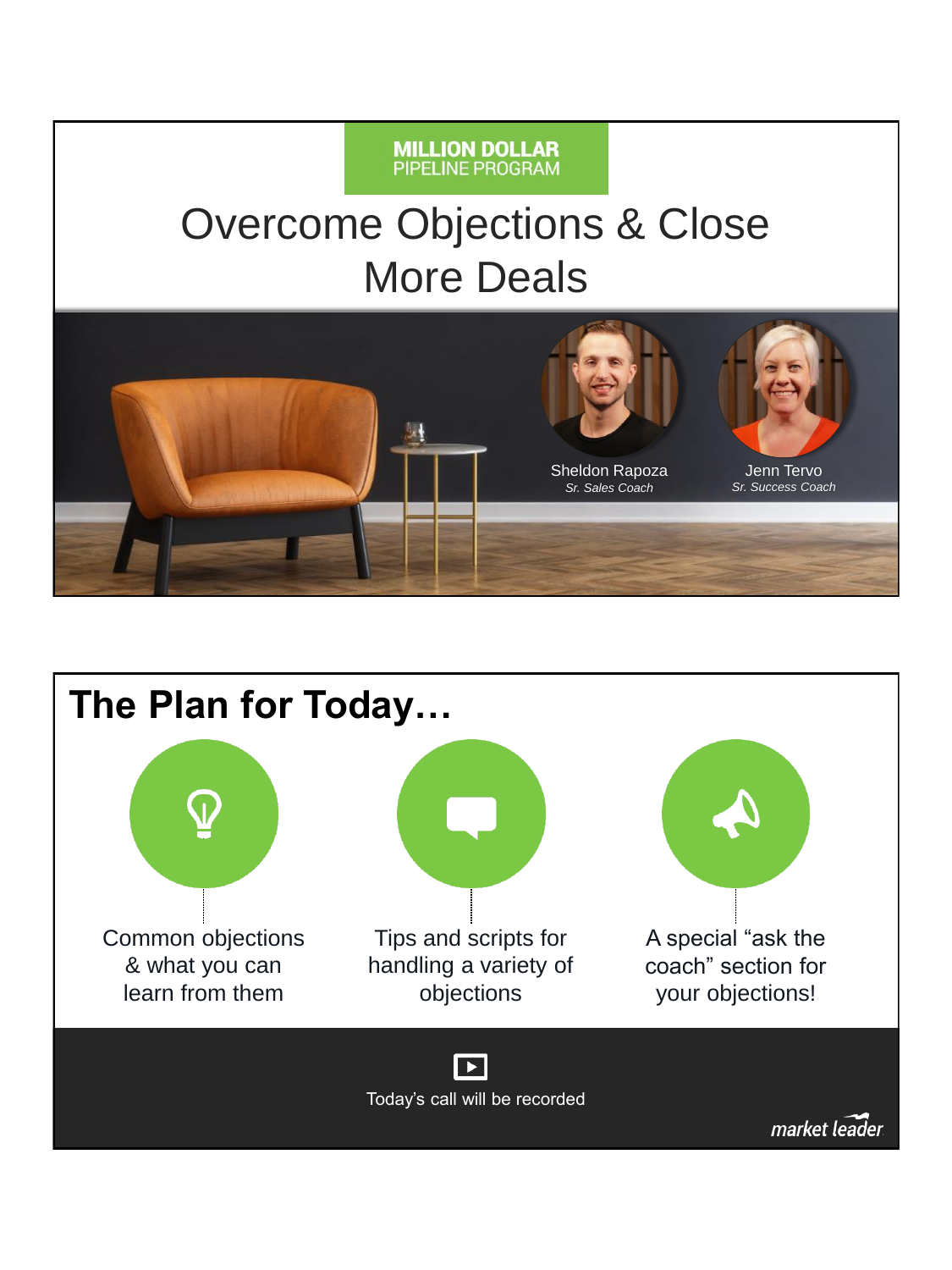# Times have changed, **so has the product.**

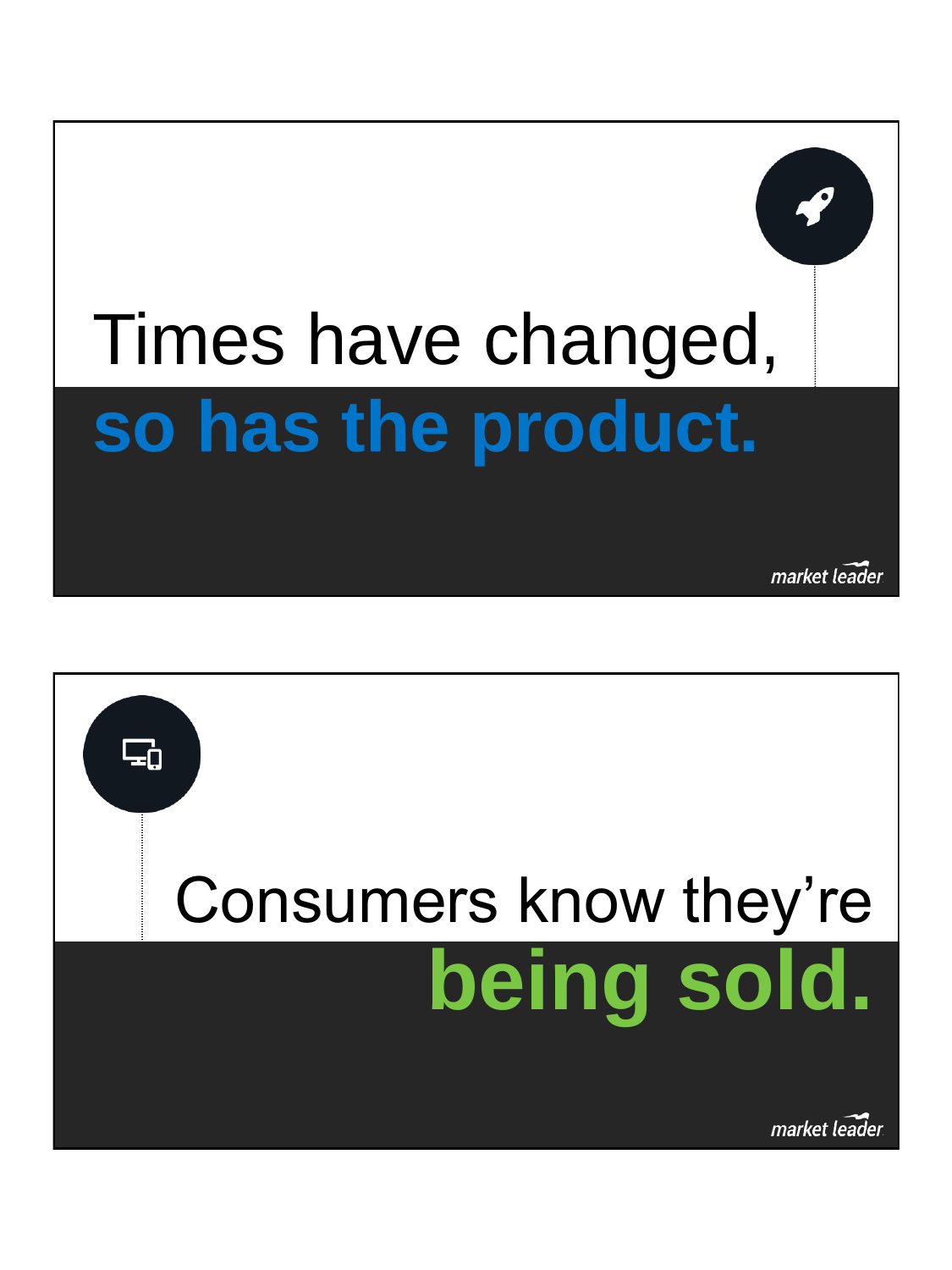## You must have a **process and a plan.**

market leader

# Overcoming Objections **O**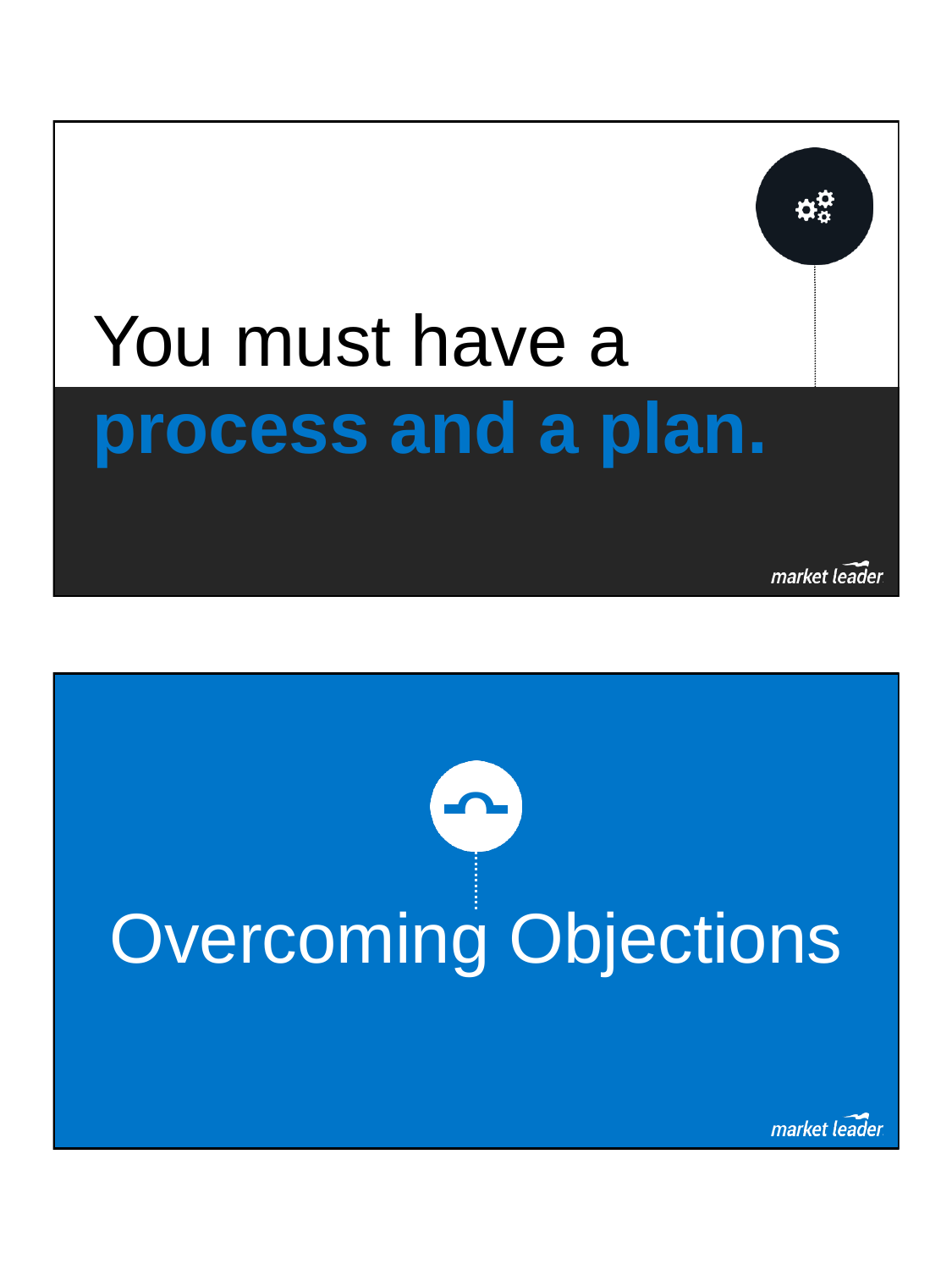

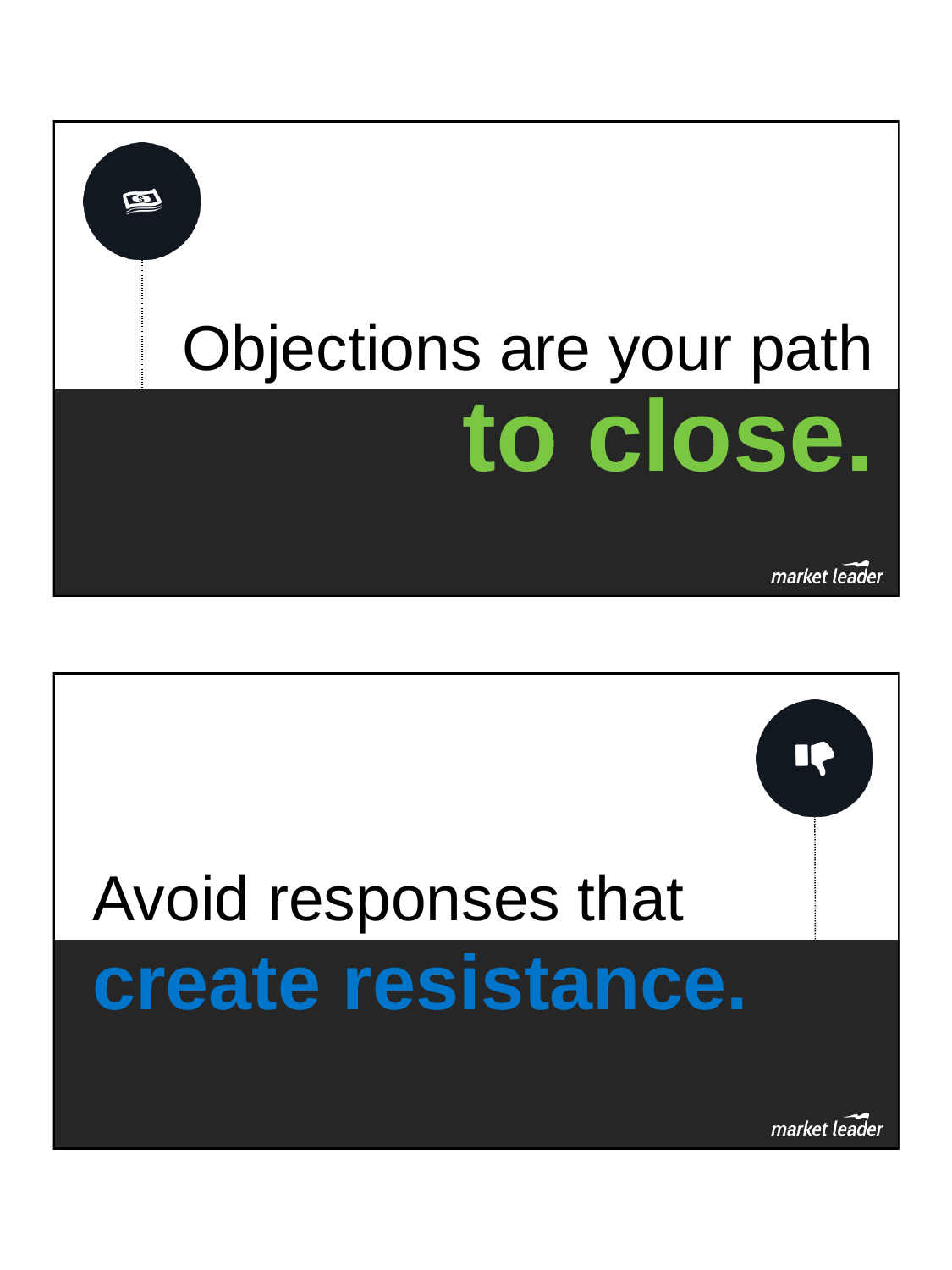

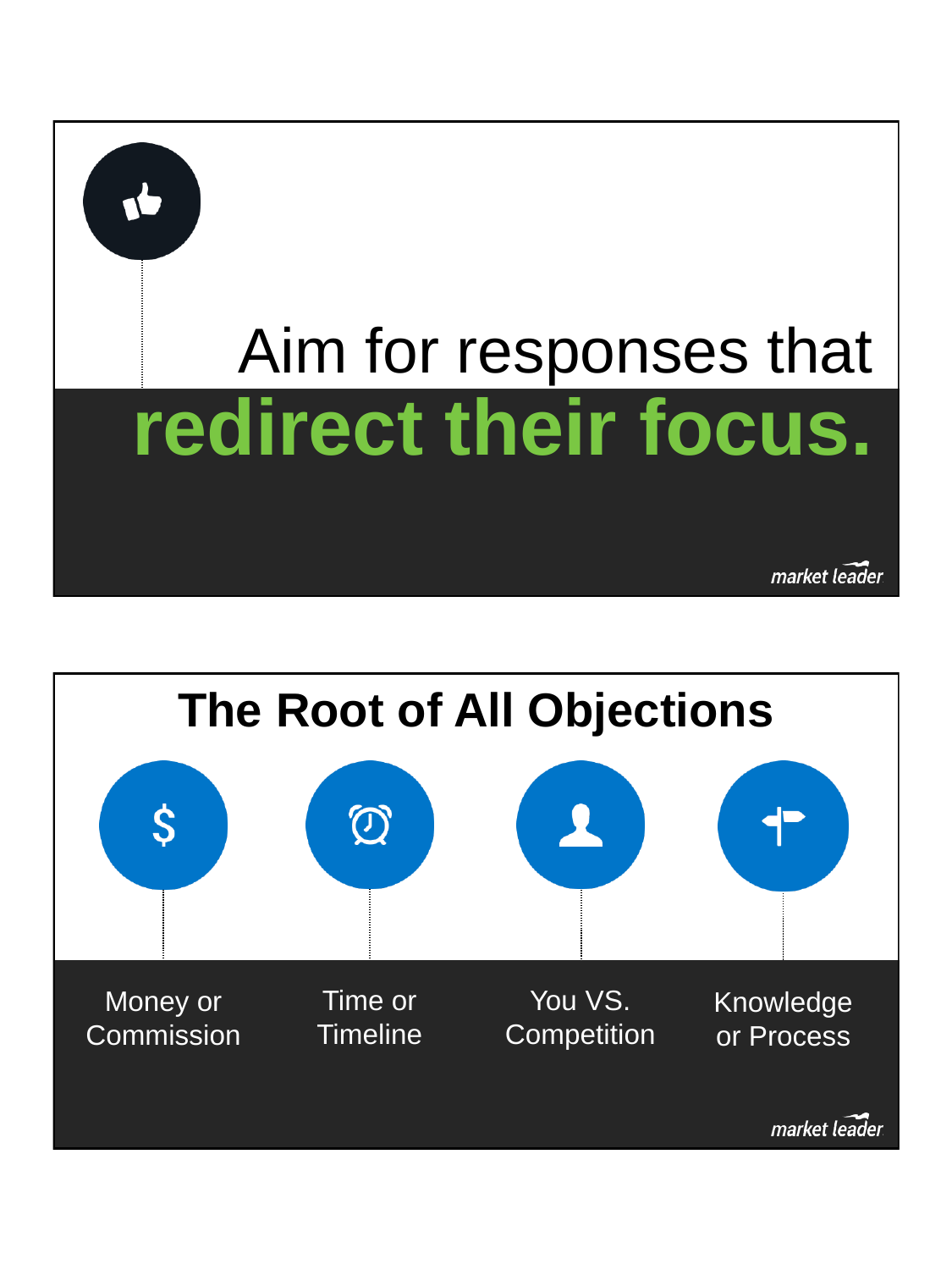

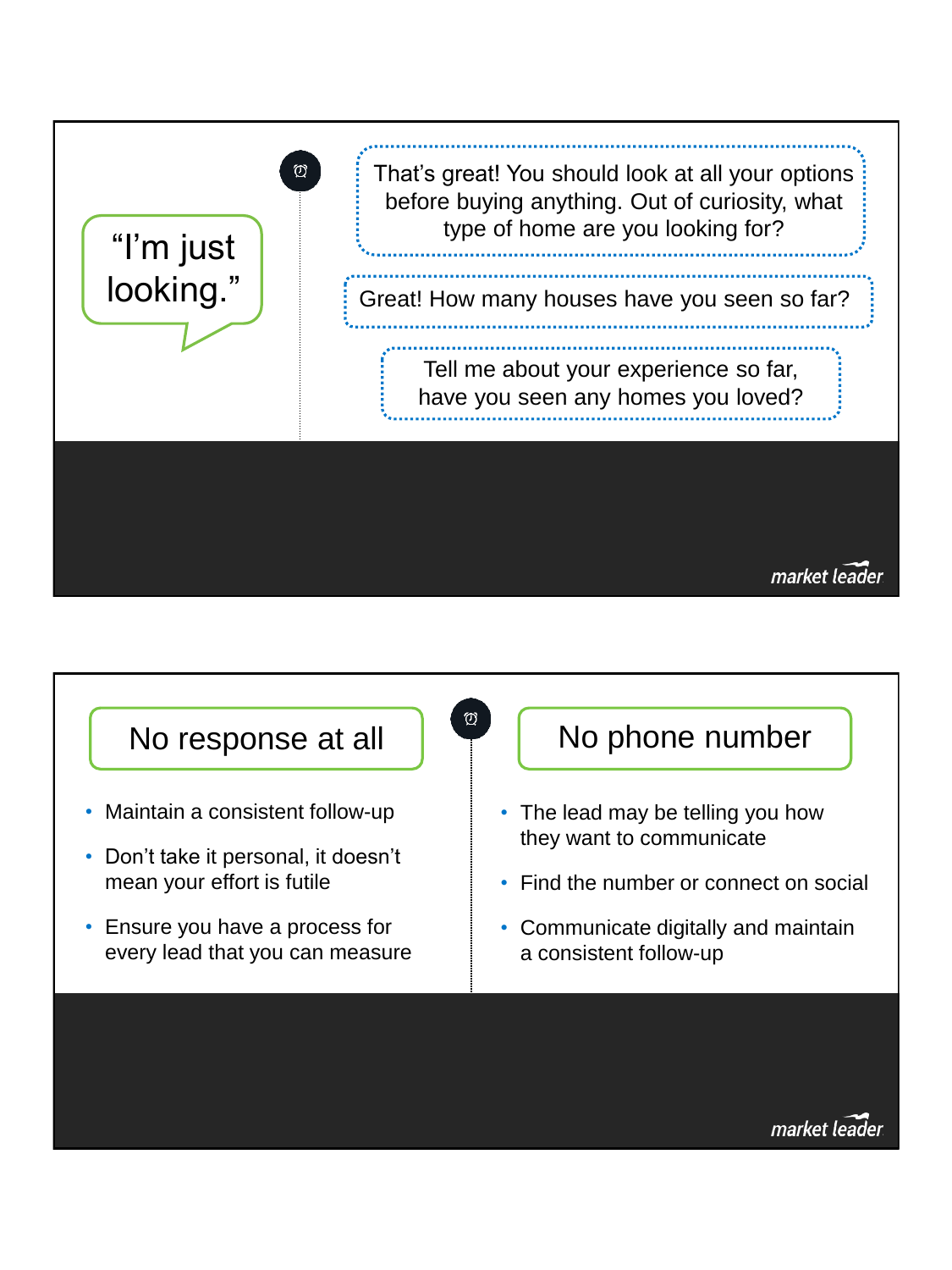

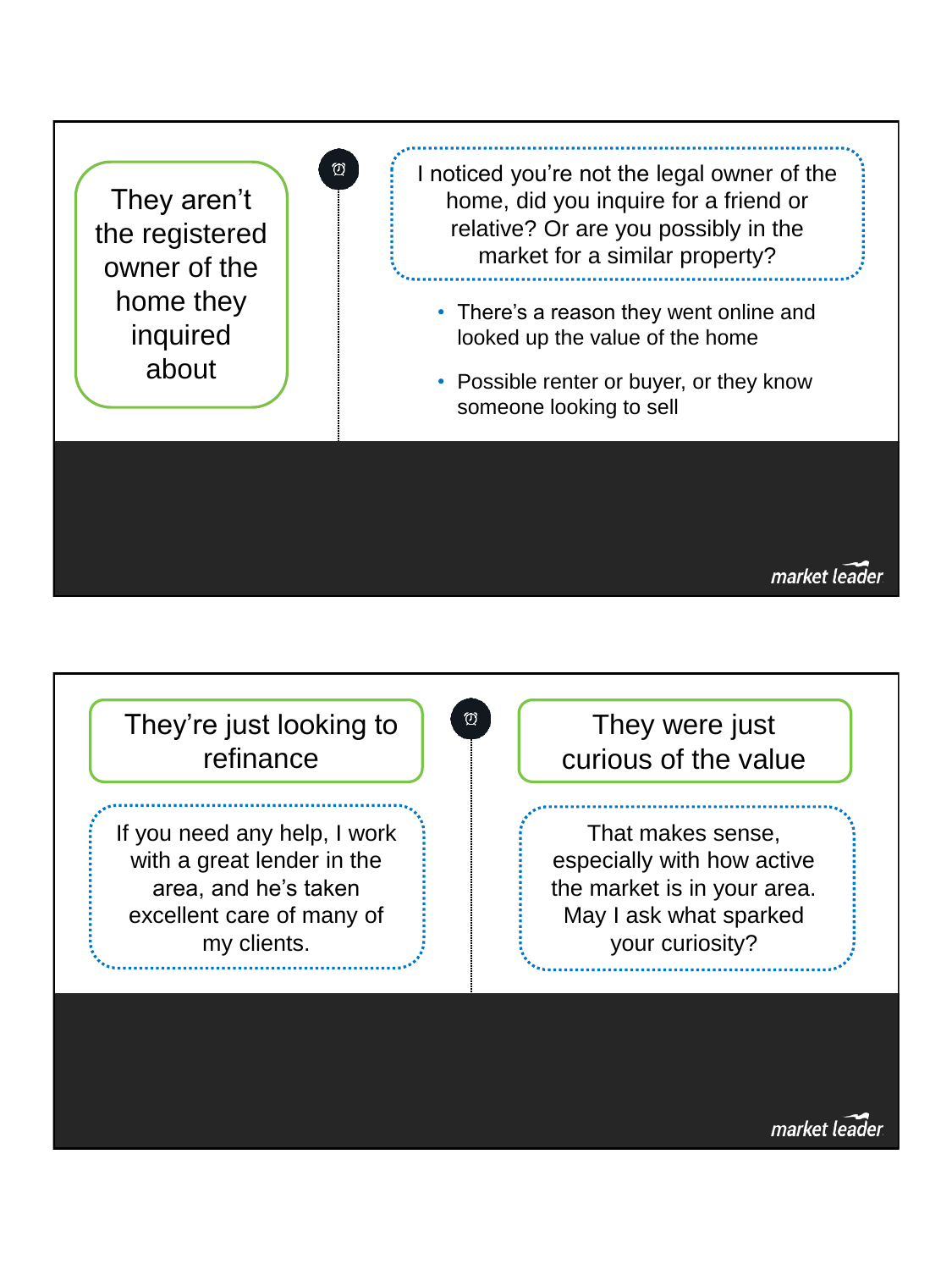"No thanks, I don't need any help right now."

∞

Hey – that makes complete sense. This process takes a long time. My goal is determine, if possible, where you are at in this process because I assume you don't need me right now but down the road you might have questions. Would it be OK if I continue to send you listings so you can search on your own time?

market leader

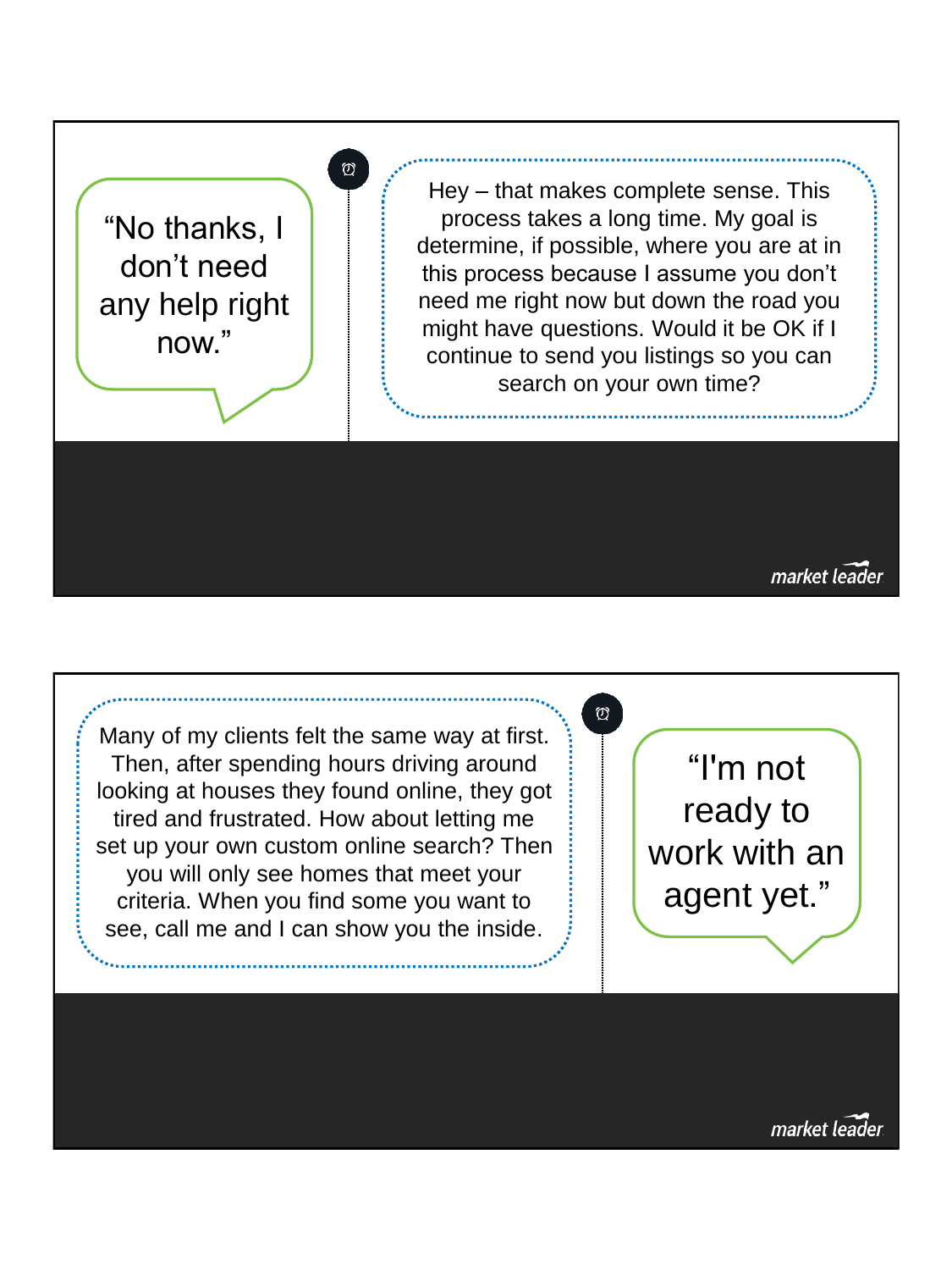

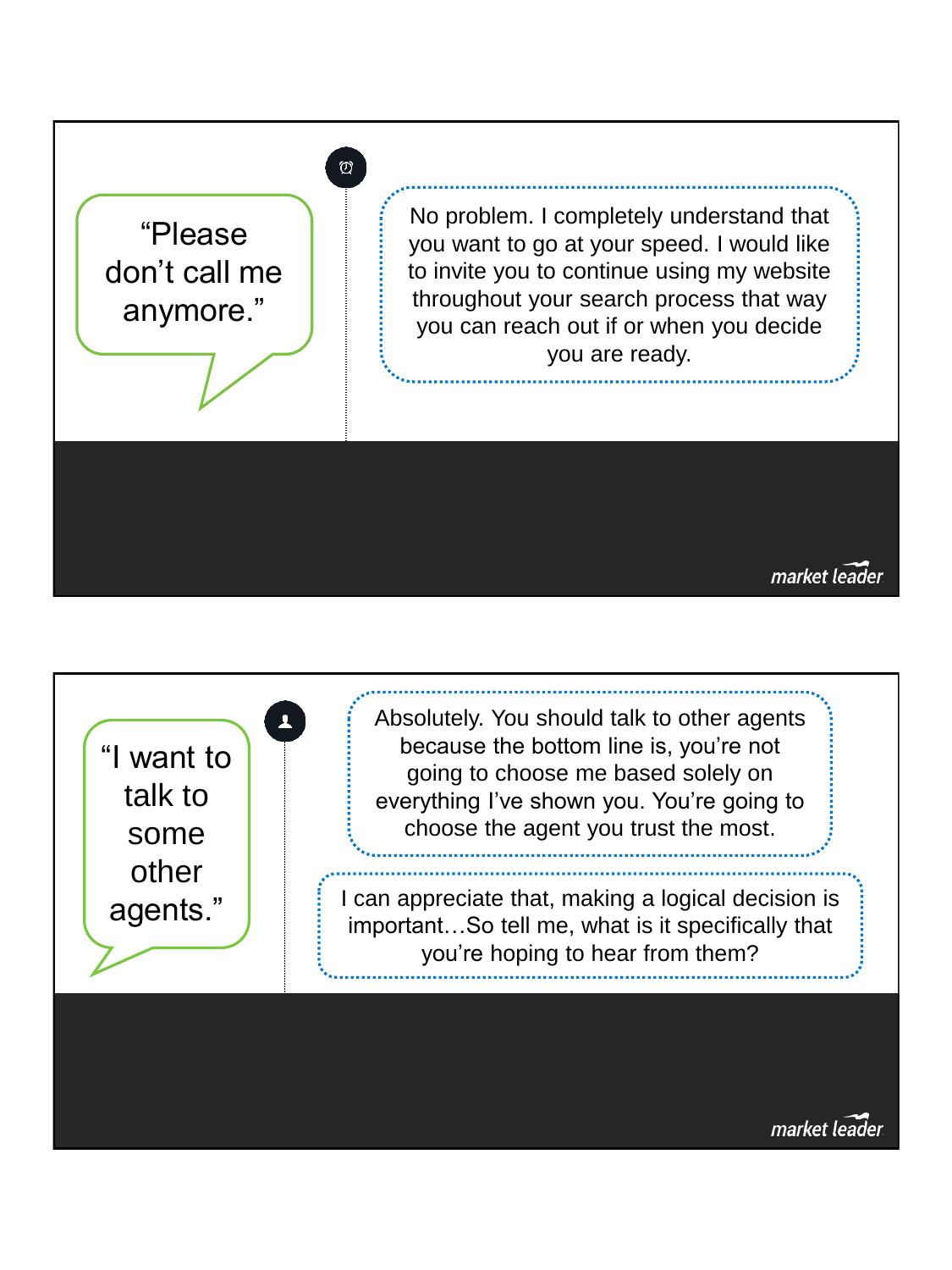That's great that you have an agent. Can you share their name so I can send them the properties you have been looking at?

### "I already have an agent."

 $\overline{\mathbf{A}}$ 

market leader

"I already have a friend who is a real estate agent." Does that mean you feel obliged to be represented by your friend, or are you free to work with another agent who can find you the ideal home?

As you know, in the home buying/selling process, all of your financial data is front and center. Are you comfortable sharing all of your personal information with your friend?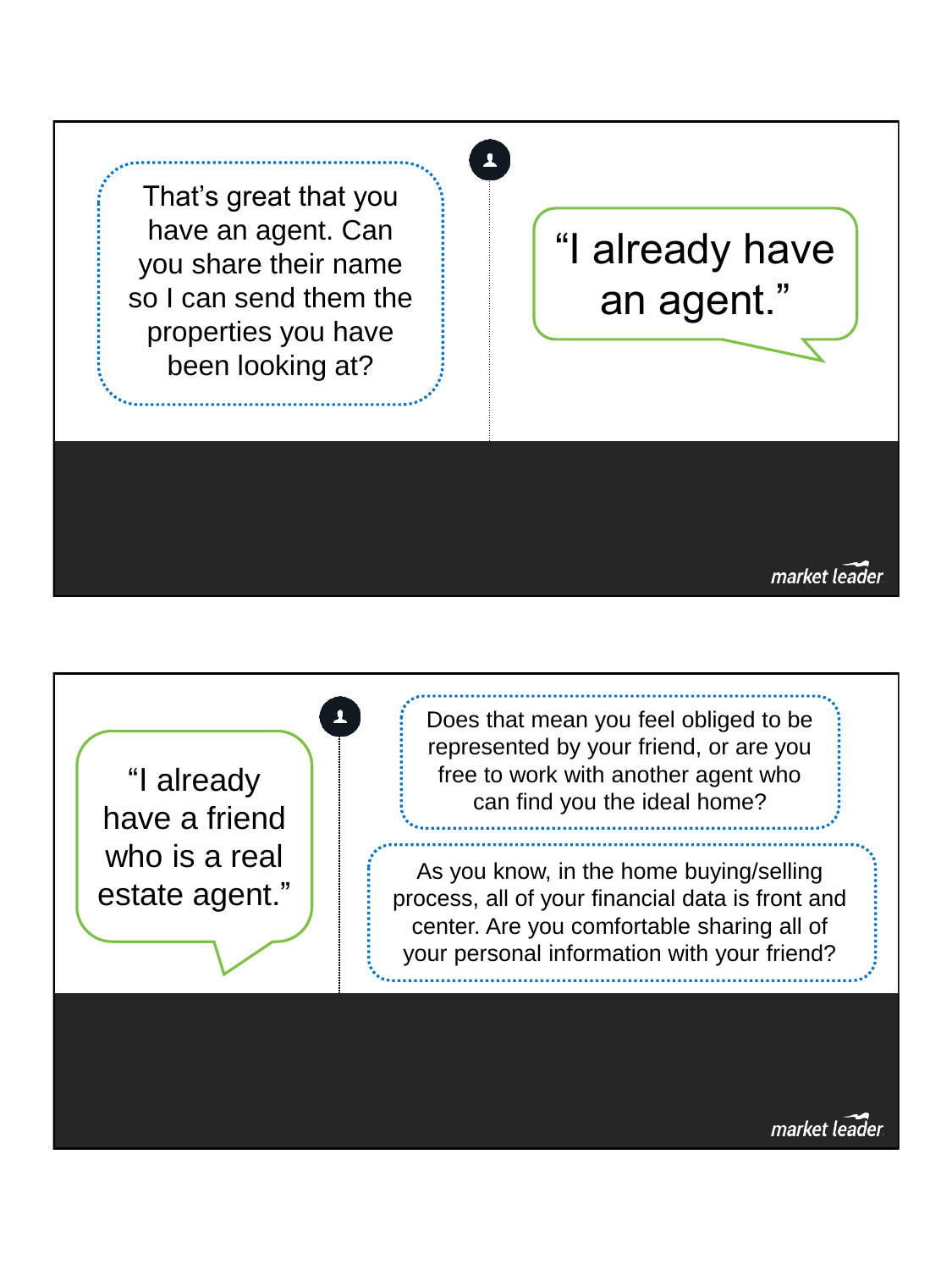

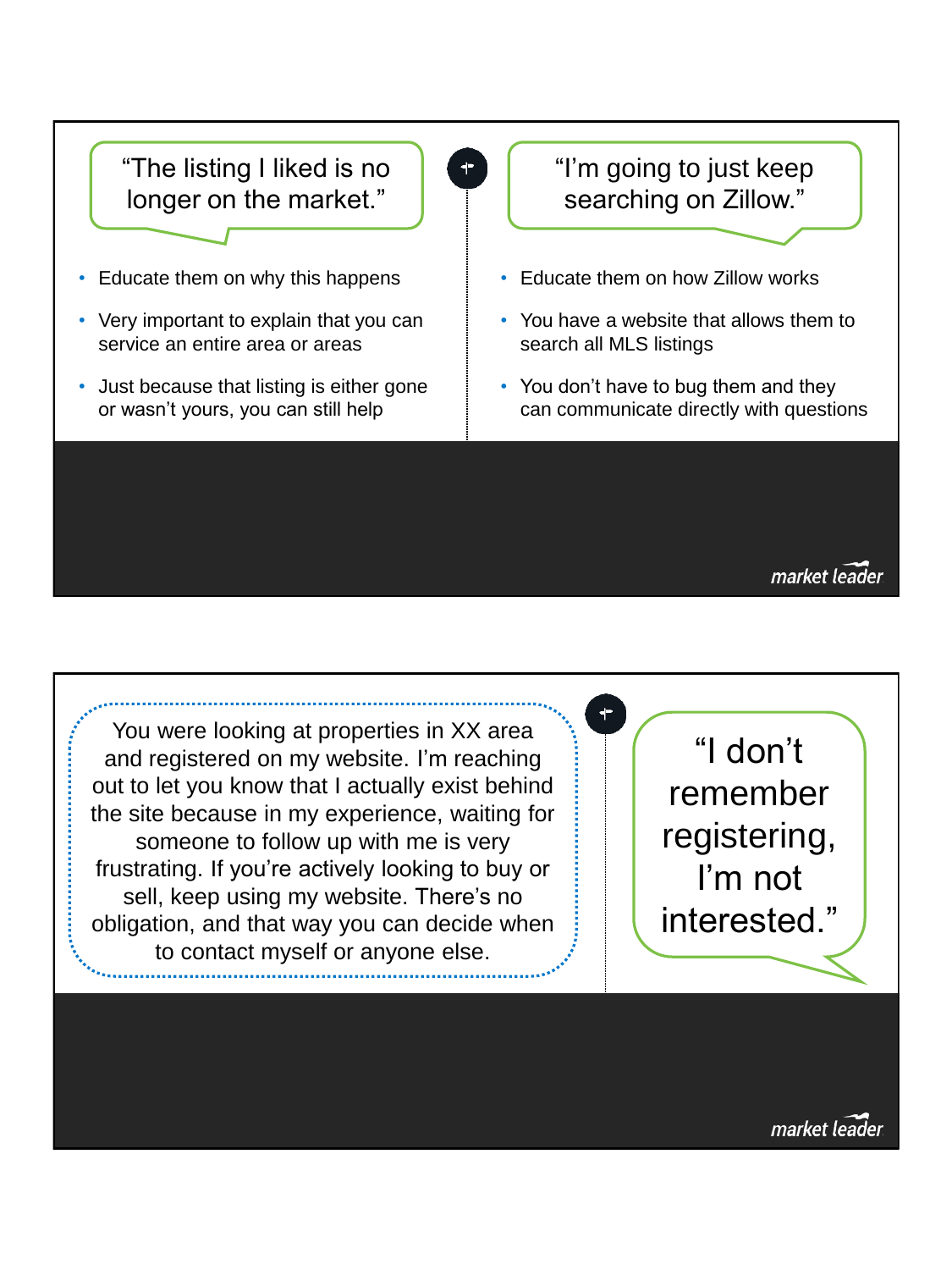

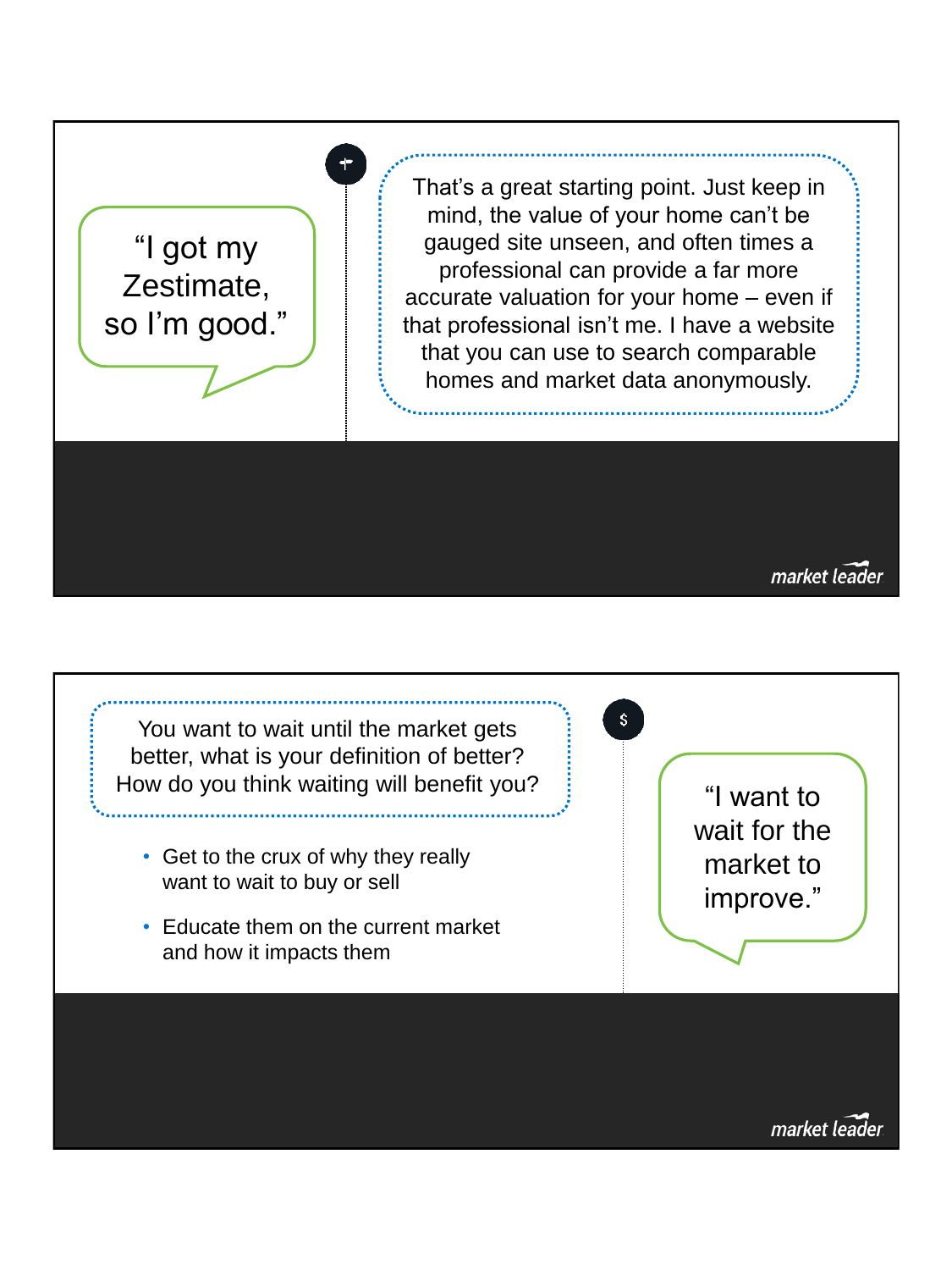

"I could sell it myself and avoid paying the commission."

If you list it for sale yourself, who will follow up with the 30 to 60 days of legal paperwork? Let me ask you, if you were an agent, would you rather show homes that were listed with professional agents that worked to get deals closed? How many agents will want to risk the fact that you may not have done this before?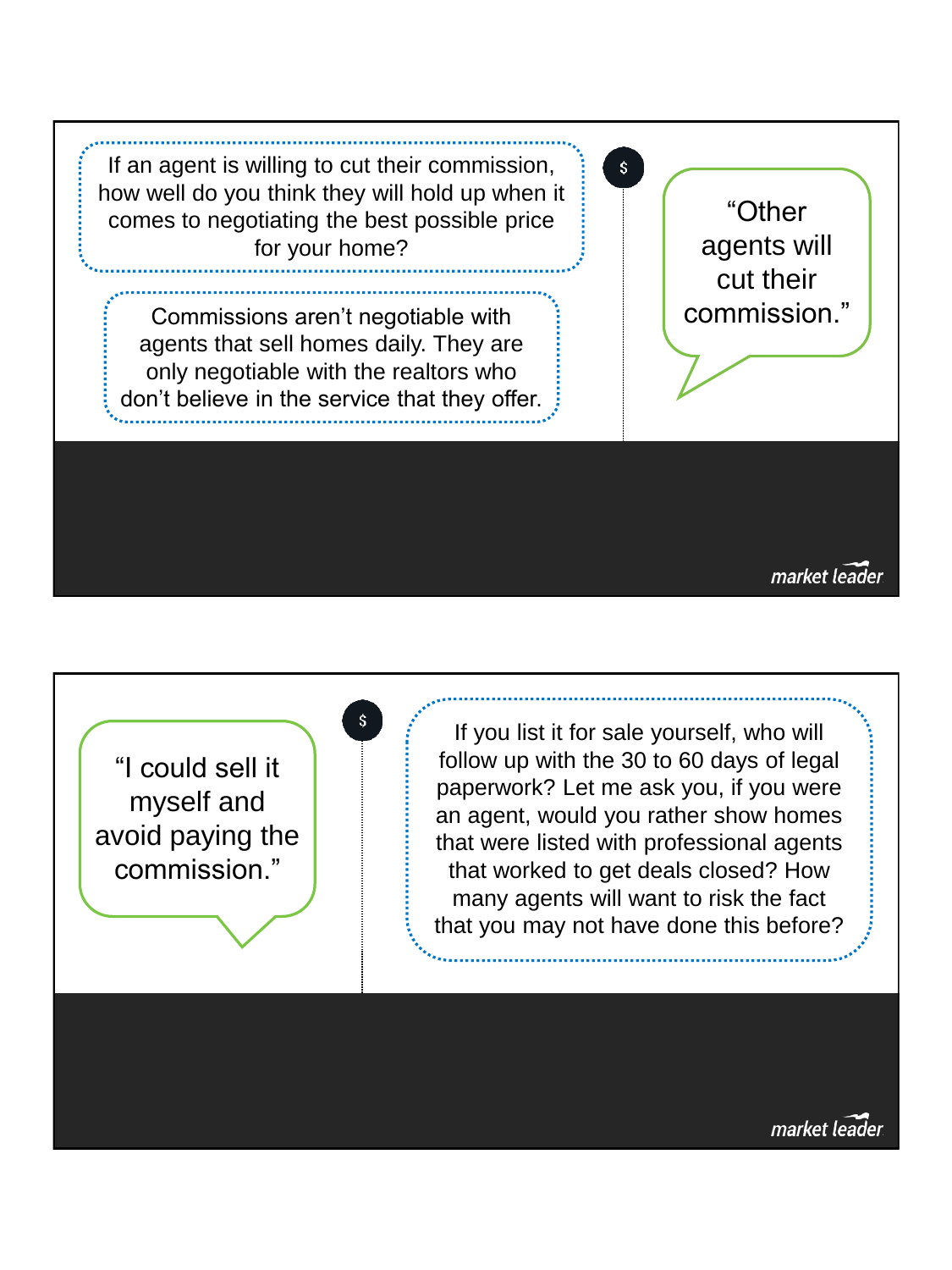